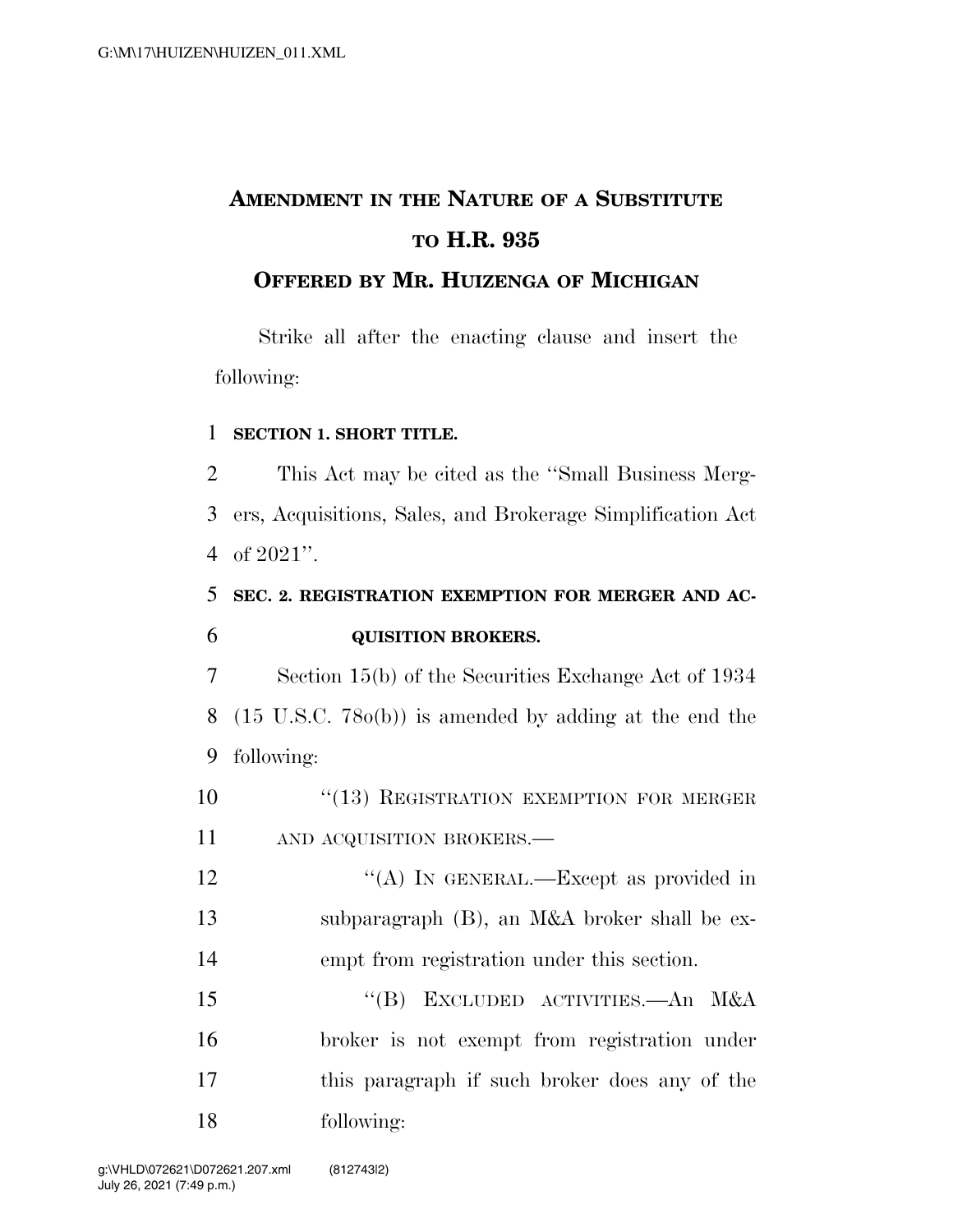| $\mathbf{1}$   | "(i) Directly or indirectly, in connec-       |
|----------------|-----------------------------------------------|
| $\overline{2}$ | tion with the transfer of ownership of an     |
| 3              | eligible privately held company, receives,    |
| $\overline{4}$ | holds, transmits, or has custody of the       |
| 5              | funds or securities to be exchanged by the    |
| 6              | parties to the transaction.                   |
| $\tau$         | "(ii) Engages on behalf of an issuer in       |
| 8              | a public offering of any class of securities  |
| 9              | that is registered, or is required to be reg- |
| 10             | istered, with the Commission under section    |
| 11             | 12 or with respect to which the issuer files, |
| 12             | or is required to file, period information,   |
| 13             | documents, and reports under subsection       |
| 14             | (d).                                          |
| 15             | "(iii) Engages on behalf of any party         |
| 16             | in a transaction involving a shell company,   |
| 17             | other than a business combination related     |
| 18             | shell company.                                |
| 19             | "(iv) Directly, or indirectly through         |
| 20             | any of its affiliates, provides financing re- |
| 21             | lated to the transfer of ownership of an eli- |
| 22             | gible privately held company.                 |
| 23             | "(v) Assists any party to obtain fi-          |
| 24             | nancing from an unaffiliated third party      |
| 25             | without—                                      |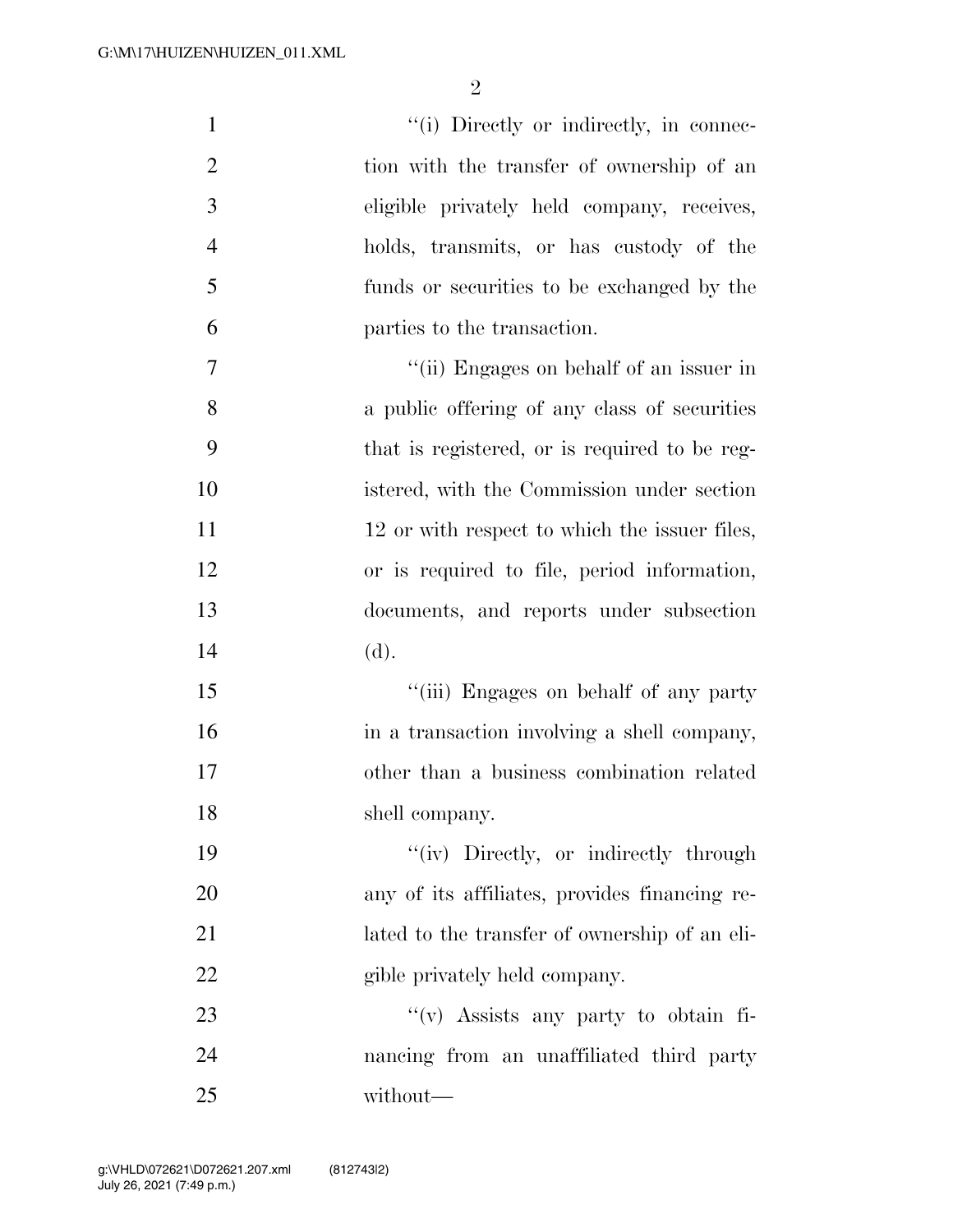| $\mathbf{1}$   | $\lq\lq$ complying with all other ap-                    |
|----------------|----------------------------------------------------------|
| $\overline{2}$ | plicable laws in connection with such                    |
| 3              | assistance, including, if applicable,                    |
| $\overline{4}$ | Regulation T $(12 \text{ C.F.R. } 220 \text{ et seq.});$ |
| 5              | and                                                      |
| 6              | $\lq\lq$ (II) disclosing any compensation                |
| 7              | in writing to the party.                                 |
| 8              | "(vi) Represents both the buyer and                      |
| 9              | the seller in the same transaction without               |
| 10             | providing clear written disclosure as to the             |
| 11             | parties the broker represents and obtaining              |
| 12             | written consent from both parties to the                 |
| 13             | joint representation.                                    |
| 14             | "(vii) Facilitates a transaction with a                  |
| 15             | group of buyers formed with the assistance               |
| 16             | of the M&A broker to acquire the eligible                |
| 17             | privately held company.                                  |
| 18             | "(viii) Engages in a transaction in-                     |
| 19             | volving the transfer of ownership of an eli-             |
| 20             | gible privately held company to a passive                |
| 21             | buyer or group of passive buyers.                        |
| 22             | "(ix) Binds a party to a transfer of                     |
| 23             | ownership of an eligible privately held com-             |
| 24             | pany.                                                    |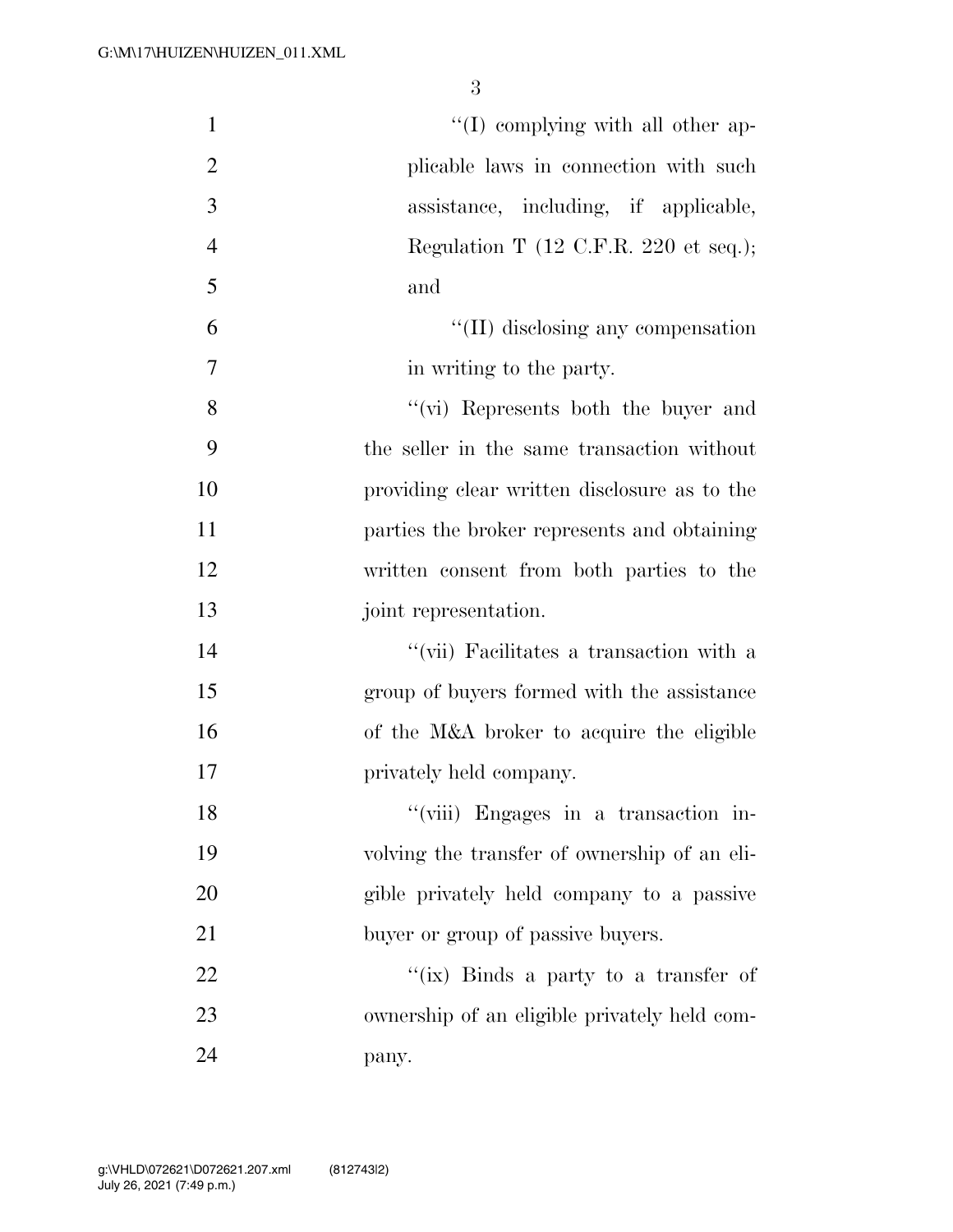| $\mathbf{1}$     | "(C) DISQUALIFICATION.—An M&A broker               |
|------------------|----------------------------------------------------|
| $\overline{2}$   | is not exempt from registration under this para-   |
| $\mathfrak{Z}$   | graph if such broker (and if and as applicable,    |
| $\overline{4}$   | including any officer, director, member, man-      |
| 5                | ager, partner, or employee of such broker)-        |
| 6                | "(i) has been barred from association              |
| $\boldsymbol{7}$ | with a broker or dealer by the Commission,         |
| 8                | any State, or any self-regulatory organiza-        |
| 9                | tion; or                                           |
| 10               | "(ii) is suspended from association                |
| 11               | with a broker or dealer                            |
| 12               | "(D) RULE OF CONSTRUCTION.-Nothing                 |
| 13               | in this paragraph shall be construed to limit      |
| 14               | any other authority of the Commission to ex-       |
| 15               | empt any person, or any class of persons, from     |
| 16               | any provision of this title, or from any provision |
| 17               | of any rule or regulation thereunder.              |
| 18               | "(E) DEFINITIONS.—In this paragraph:               |
| 19               | BUSINESS COMBINATION<br>``(i)<br>$RE-$             |
| 20               | LATED SHELL COMPANY.—The term 'busi-               |
| 21               | ness combination related shell company'            |
| 22               | means a shell company that is formed by            |
| 23               | an entity that is not a shell company—             |
| 24               | $\lq\lq$ solely for the purpose<br>of              |
| 25               | changing the corporate domicile of                 |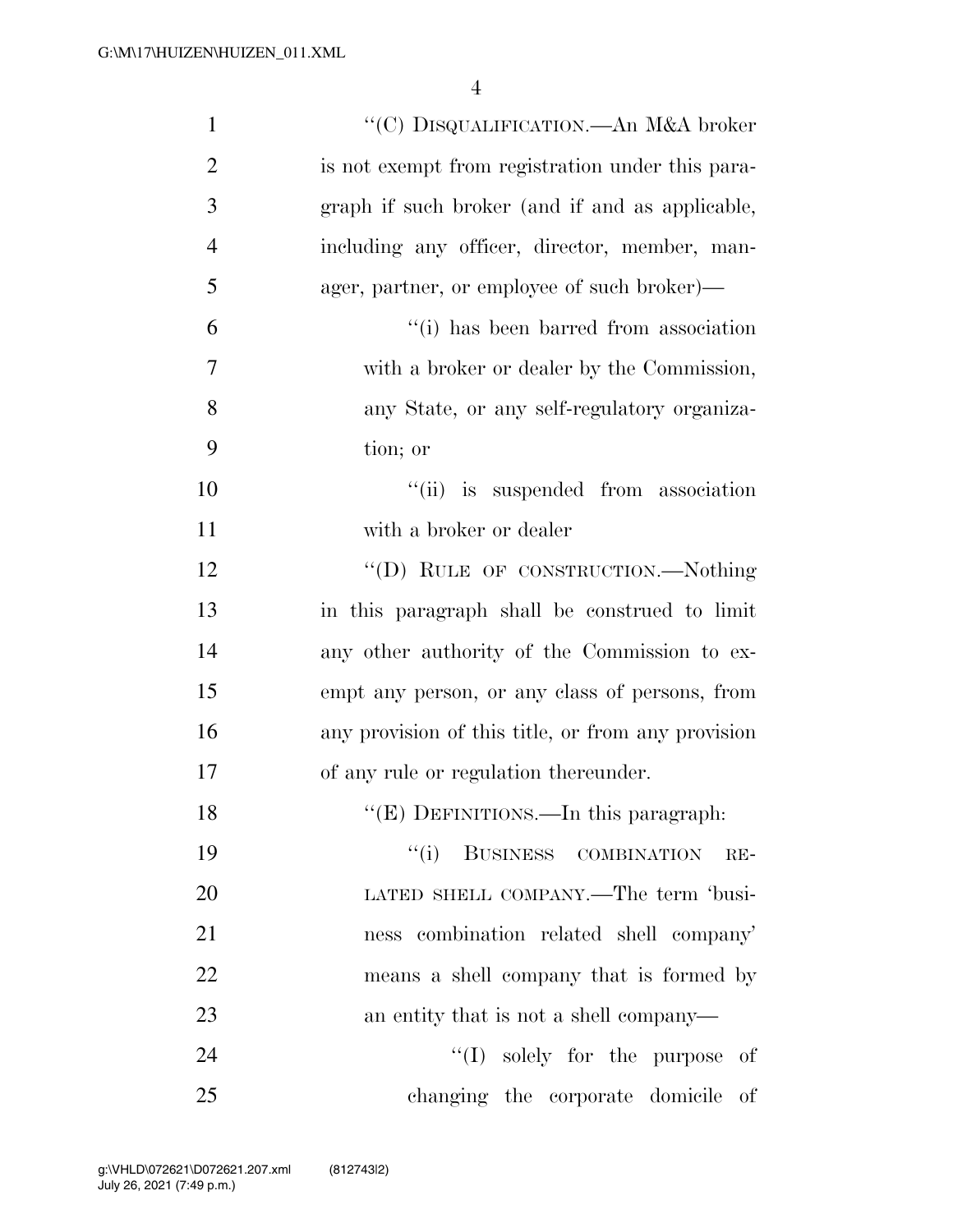that entity solely within the United States; or 3  $\frac{1}{2}$   $\frac{1}{2}$  solely for the purpose of

 completing a business combination transaction (as defined under section 230.165(f) of title 17, Code of Fed- eral Regulations) among one or more entities other than the company itself, none of which is a shell company.

 $"$ (ii) CONTROL.—The term 'control' means the power, directly or indirectly, to direct the management or policies of a company, whether through ownership of securities, by contract, or otherwise. There is a presumption of control if, upon com-16 pletion of a transaction, the buyer or group of buyers—

18 ''(I) has the right to vote 25 per- cent or more of a class of voting secu-20 rities or the power to sell or direct the 21 sale of 25 percent or more of a class of voting securities; or

23  $\frac{1}{2}$  T in the case of a partnership or limited liability company, has the right to receive upon dissolution, or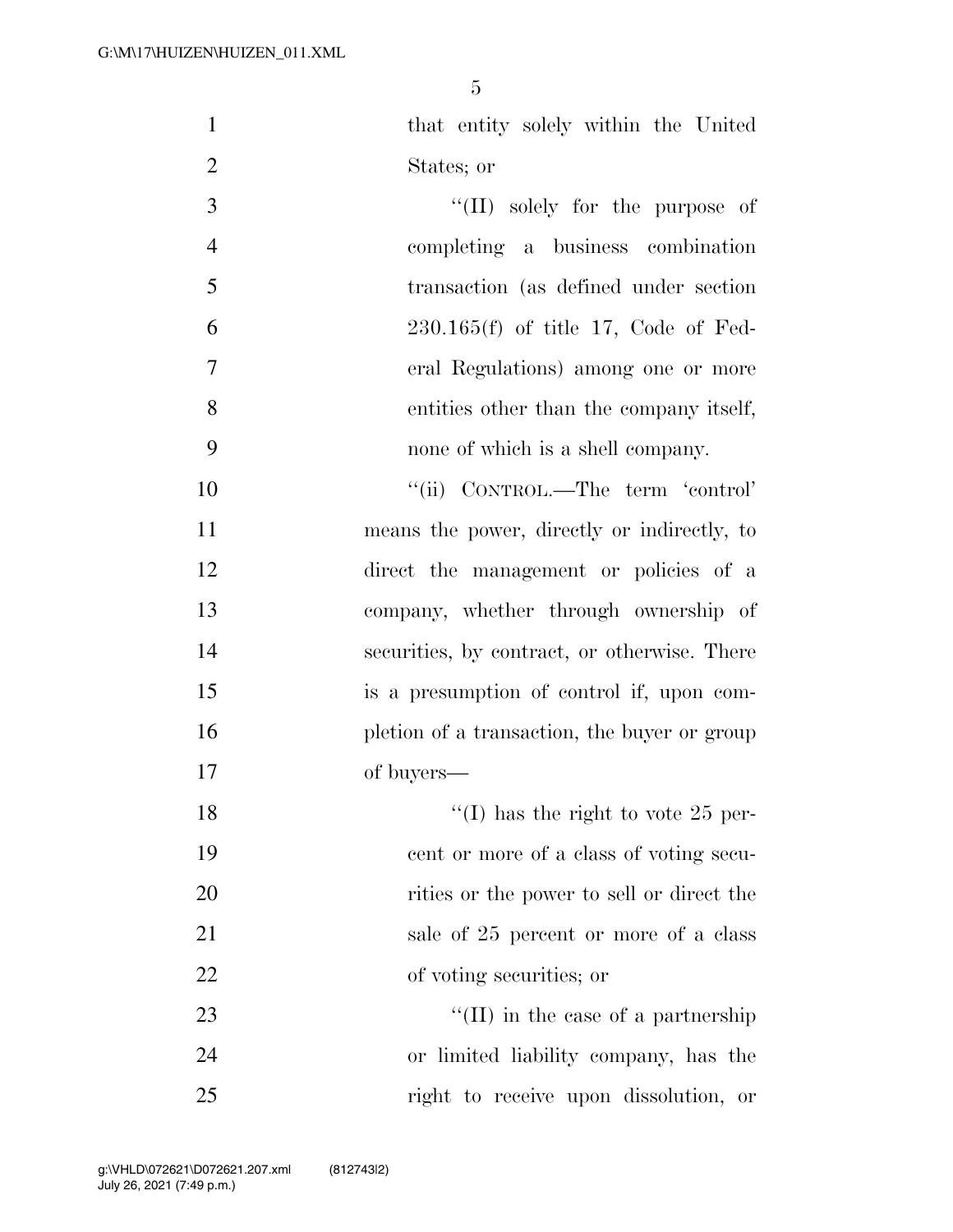| $\mathbf{1}$   | has contributed, 25 percent or more          |
|----------------|----------------------------------------------|
| $\overline{2}$ | of the capital.                              |
| 3              | ``(iii)<br>ELIGIBLE PRIVATELY<br><b>HELD</b> |
| $\overline{4}$ | COMPANY.—The term 'eligible privately        |
| 5              | held company' means a privately held com-    |
| 6              | pany that meets both of the following con-   |
| $\tau$         | ditions:                                     |
| 8              | "(I) The company does not have               |
| 9              | any class of securities registered, or       |
| 10             | required to be registered, with the          |
| 11             | Commission under section 12 or with          |
| 12             | respect to which the company files, or       |
| 13             | is required to file, periodic informa-       |
| 14             | tion, documents, and reports under           |
| 15             | subsection (d).                              |
| 16             | "(II) In the fiscal year ending              |
| 17             | immediately before the fiscal year in        |
| 18             | which the services of the M&A broker         |
| 19             | are initially engaged with respect to        |
| 20             | the securities transaction, the com-         |
| 21             | pany meets either or both of the fol-        |
| 22             | lowing conditions (determined in ac-         |
| 23             | cordance with the historical financial       |
| 24             | accounting records of the company):          |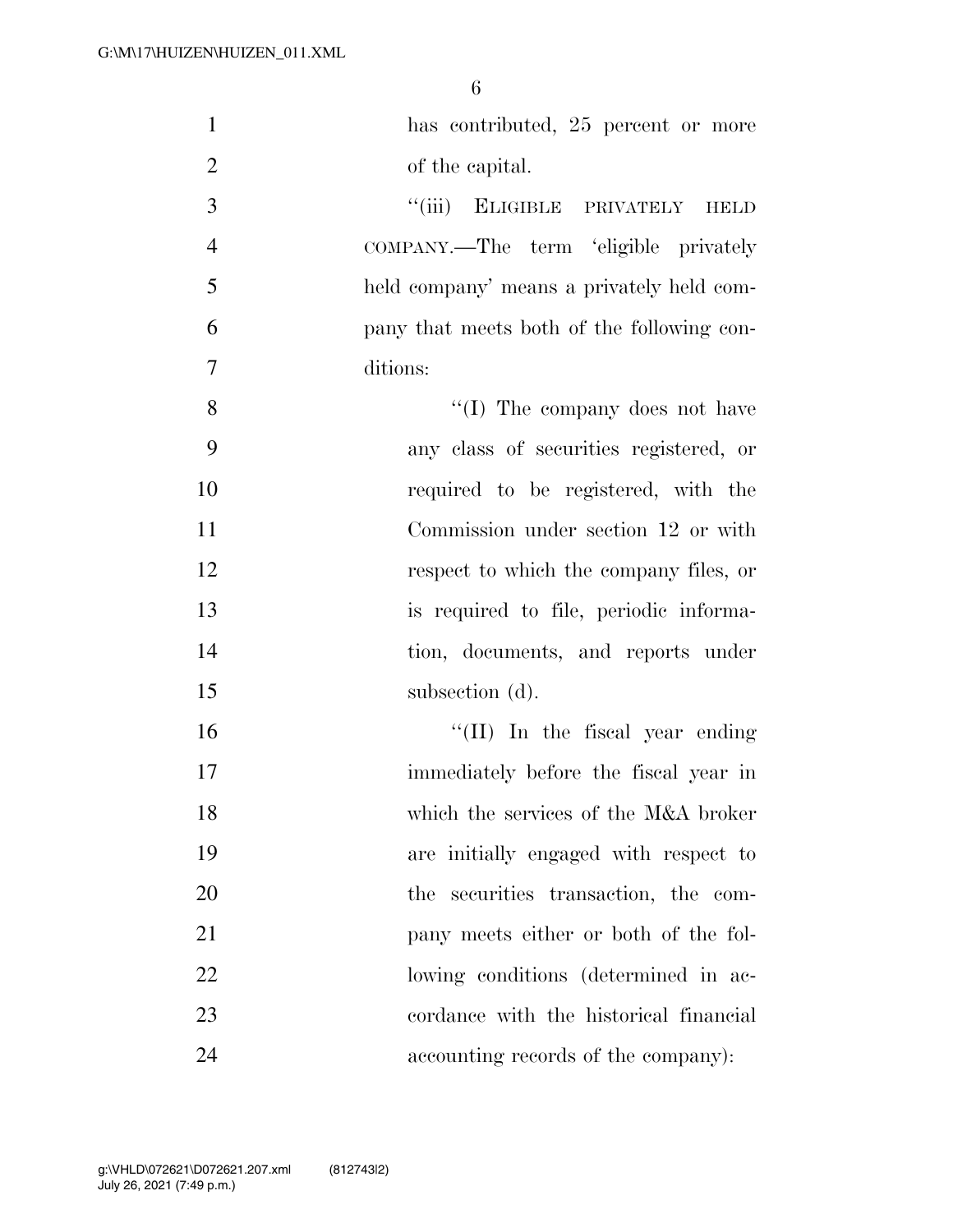| $\mathbf{1}$   | $\lq(aa)$ The earnings of the                 |
|----------------|-----------------------------------------------|
| $\overline{2}$ | company before interest, taxes,               |
| 3              | depreciation, and amortization                |
|                |                                               |
| $\overline{4}$ | are less than $$25,000,000$ .                 |
| 5              | "(bb) The gross revenues of                   |
| 6              | the company are less than                     |
| 7              | \$250,000,000.                                |
| 8              | For purposes of this subclause, the           |
| 9              | Commission may by rule modify the             |
| 10             | dollar figures if the Commission deter-       |
| 11             | mines that such a modification is nec-        |
| 12             | essary or appropriate in the public in-       |
| 13             | terest or for the protection of inves-        |
| 14             | tors.                                         |
| 15             | "(iv) M&A BROKER.—The term 'M&A               |
| 16             | broker' means a broker, and any person        |
| 17             | associated with a broker, engaged in the      |
| 18             | business of effecting securities transactions |
| 19             | solely in connection with the transfer of     |
| 20             | ownership of an eligible privately held com-  |
| 21             | pany, regardless of whether the broker acts   |
| 22             | on behalf of a seller or buyer, through the   |
| 23             | purchase, sale, exchange, issuance, repur-    |
| 24             | chase, or redemption of, or a business com-   |
| 25             | bination involving, securities or assets of   |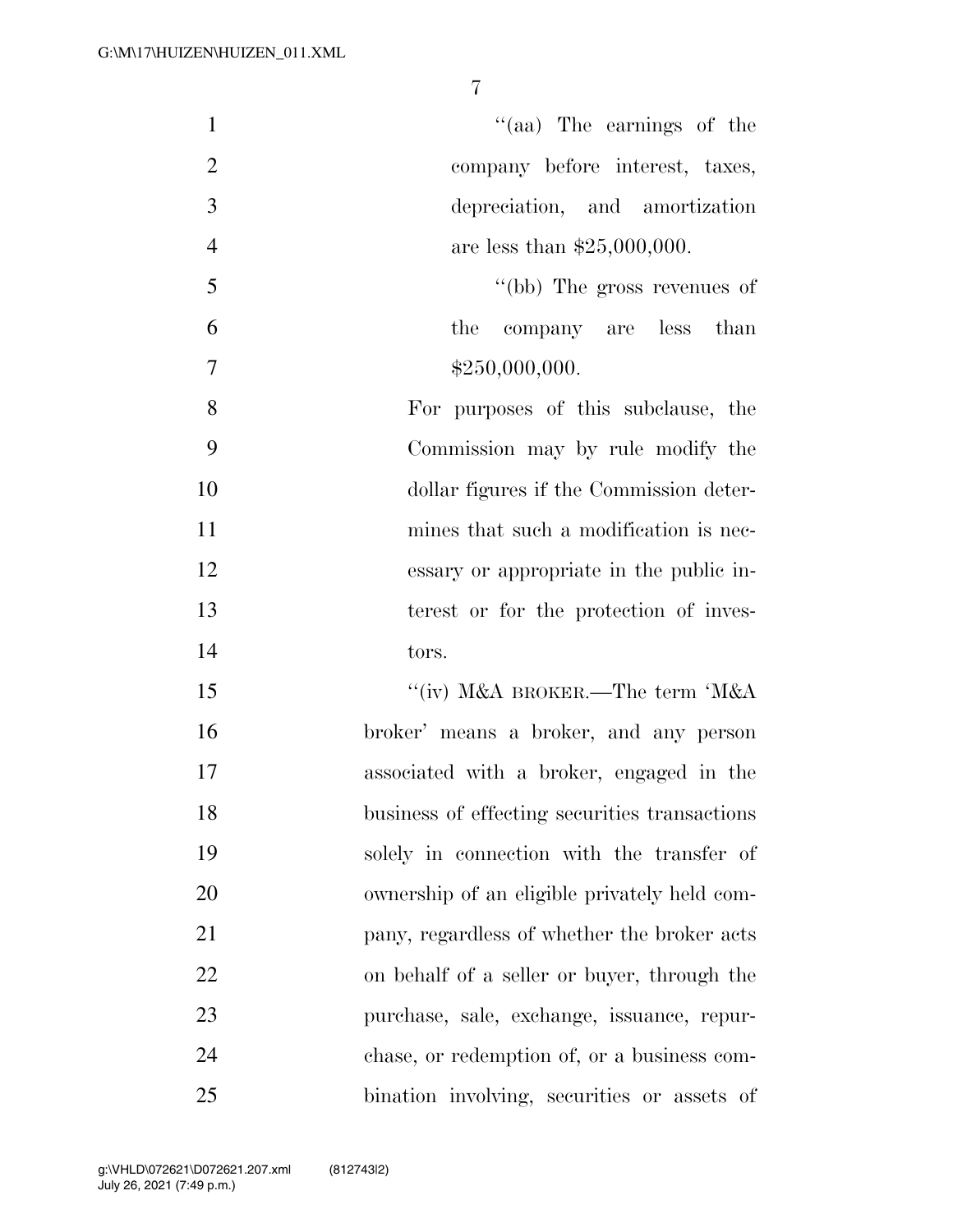| $\mathbf{1}$   | the eligible privately held company, if the |
|----------------|---------------------------------------------|
| $\overline{2}$ | broker reasonably believes that—            |
| 3              | $\lq\lq$ (I) upon consummation of the       |
| $\overline{4}$ | transaction, any person acquiring se-       |
| 5              | curities or assets of the eligible pri-     |
| 6              | vately held company, acting alone or        |
| $\tau$         | in concert-                                 |
| 8              | "(aa) will control the eligible             |
| 9              | privately held company or the               |
| 10             | business conducted with the as-             |
| 11             | sets of the eligible privately held         |
| 12             | company; and                                |
| 13             | "(bb) directly or indirectly,               |
| 14             | will be active in the management            |
| 15             | of the eligible privately held com-         |
| 16             | pany or the business conducted              |
| 17             | with the assets of the eligible pri-        |
| 18             | vately held company, including              |
| 19             | without limitation, for example,            |
| 20             | $by-$                                       |
| 21             | "(AA) electing execu-                       |
| 22             | tive officers;                              |
| 23             | $\lq\lq(BB)$ approving<br>the               |
| 24             | annual budget;                              |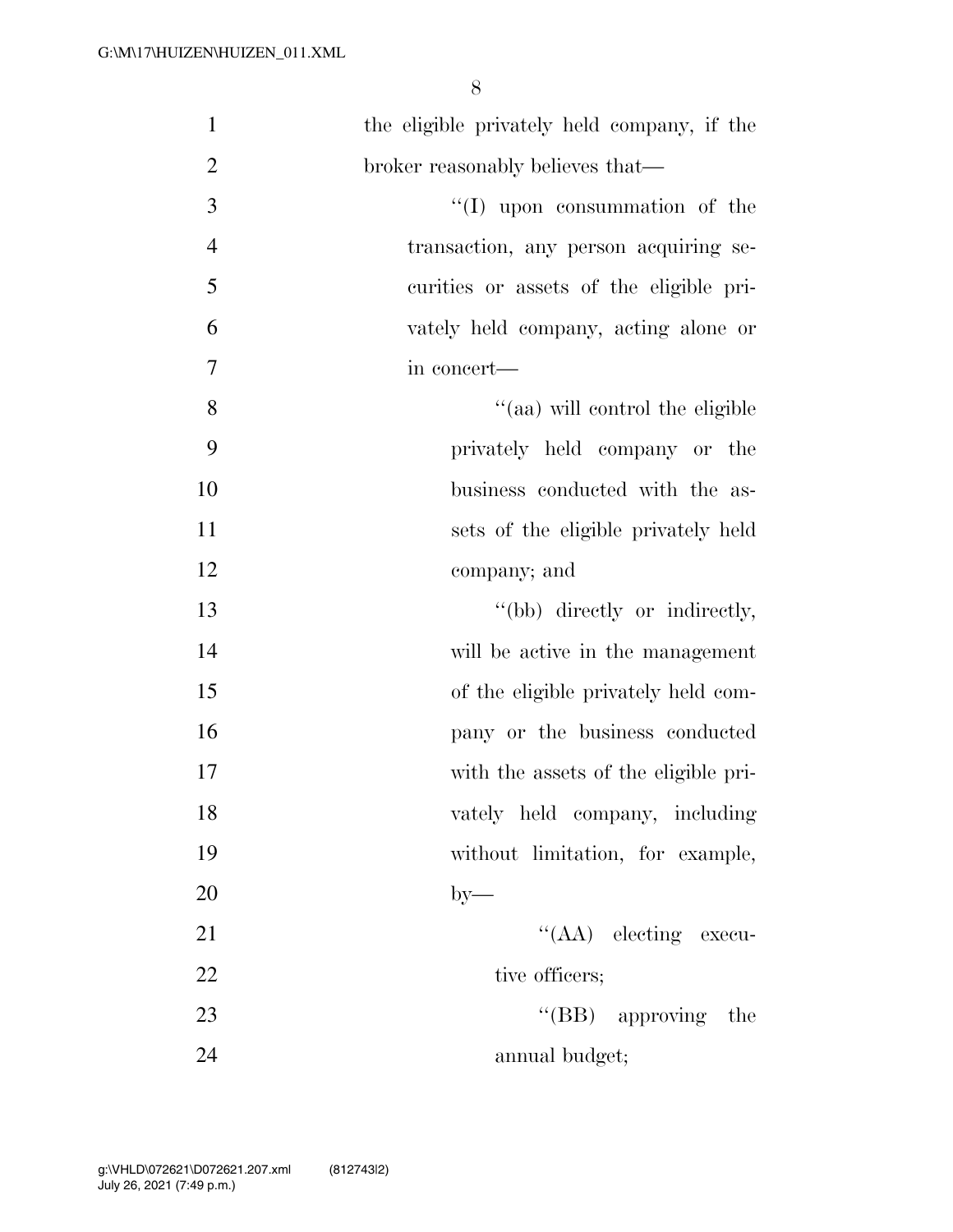| "(CC) serving as an ex-<br>$\mathbf{1}$         |  |
|-------------------------------------------------|--|
| $\mathfrak{2}$<br>ecutive or other executive    |  |
| 3<br>manager; or                                |  |
| $\overline{4}$<br>"(DD) carrying out            |  |
| 5<br>such other activities as the               |  |
| 6<br>Commission may, by rule,                   |  |
| $\overline{7}$<br>determine to be in the public |  |
| 8<br>interest; and                              |  |
| 9<br>$\lq\lq$ (II) if any person is offered se- |  |
| 10<br>curities in exchange for securities or    |  |
| 11<br>assets of the eligible privately held     |  |
| 12<br>company, such person will, prior to       |  |
| 13<br>becoming legally bound to consum-         |  |
| 14<br>mate the transaction, receive or have     |  |
| 15<br>reasonable access to the most recent      |  |
| 16<br>fiscal year-end financial statements of   |  |
| 17<br>the issuer of the securities as custom-   |  |
| 18<br>arily prepared by the management of       |  |
| 19<br>the issuer in the normal course of op-    |  |
| 20<br>erations and, if the financial state-     |  |
| 21<br>ments of the issuer are audited, re-      |  |
| 22<br>viewed, or compiled, any related state-   |  |
| 23<br>ment by the independent accountant,       |  |
| 24<br>a balance sheet dated not more than       |  |
| 25<br>120 days before the date of the offer,    |  |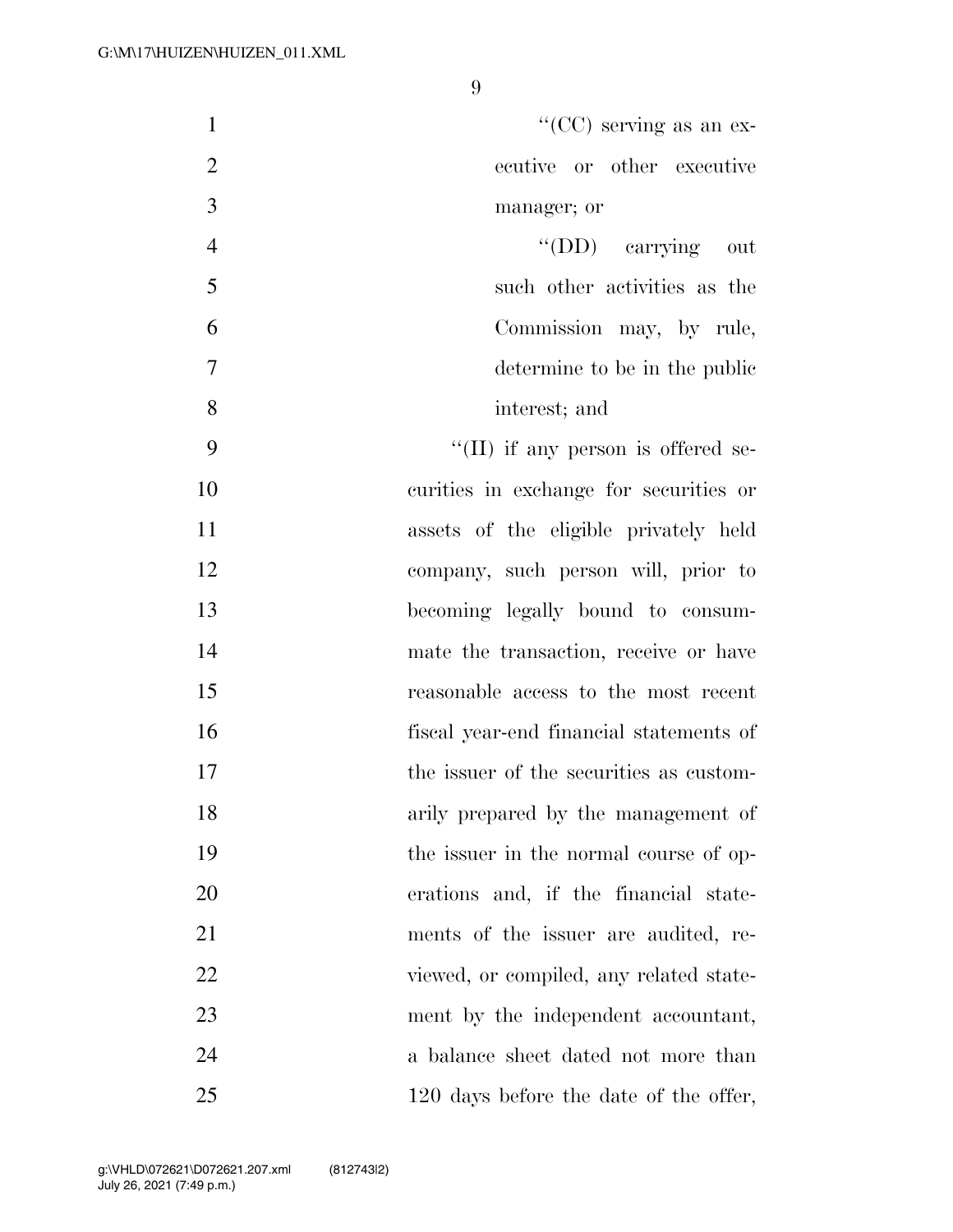| $\mathbf{1}$   | and information pertaining to the          |
|----------------|--------------------------------------------|
| $\overline{2}$ | management, business, results of op-       |
| 3              | erations for the period covered by the     |
| $\overline{4}$ | foregoing financial statements, and        |
| 5              | material loss contingencies of the         |
| 6              | issuer.                                    |
| $\overline{7}$ | $f'(v)$ SHELL COMPANY.—The term            |
| 8              | 'shell company' means a company that at    |
| 9              | the time of a transaction with an eligible |
| 10             | privately held company—                    |
| 11             | "(I) has no or nominal oper-               |
| 12             | ations; and                                |
|                |                                            |
| 13             | "(II) has—                                 |
| 14             | "(aa) no or nominal assets;                |
| 15             | "(bb) assets consisting solely             |
| 16             | of cash and cash equivalents; or           |
| 17             | $f'(ce)$ assets consisting of              |
| 18             | any amount of cash and cash                |
| 19             | equivalents and nominal other as-          |
| 20             | sets.                                      |
| 21             | $``(F)$ INFLATION ADJUSTMENT.—             |
| 22             | "(i) IN GENERAL.—On the date that          |
| 23             | is 5 years after the date of the enactment |